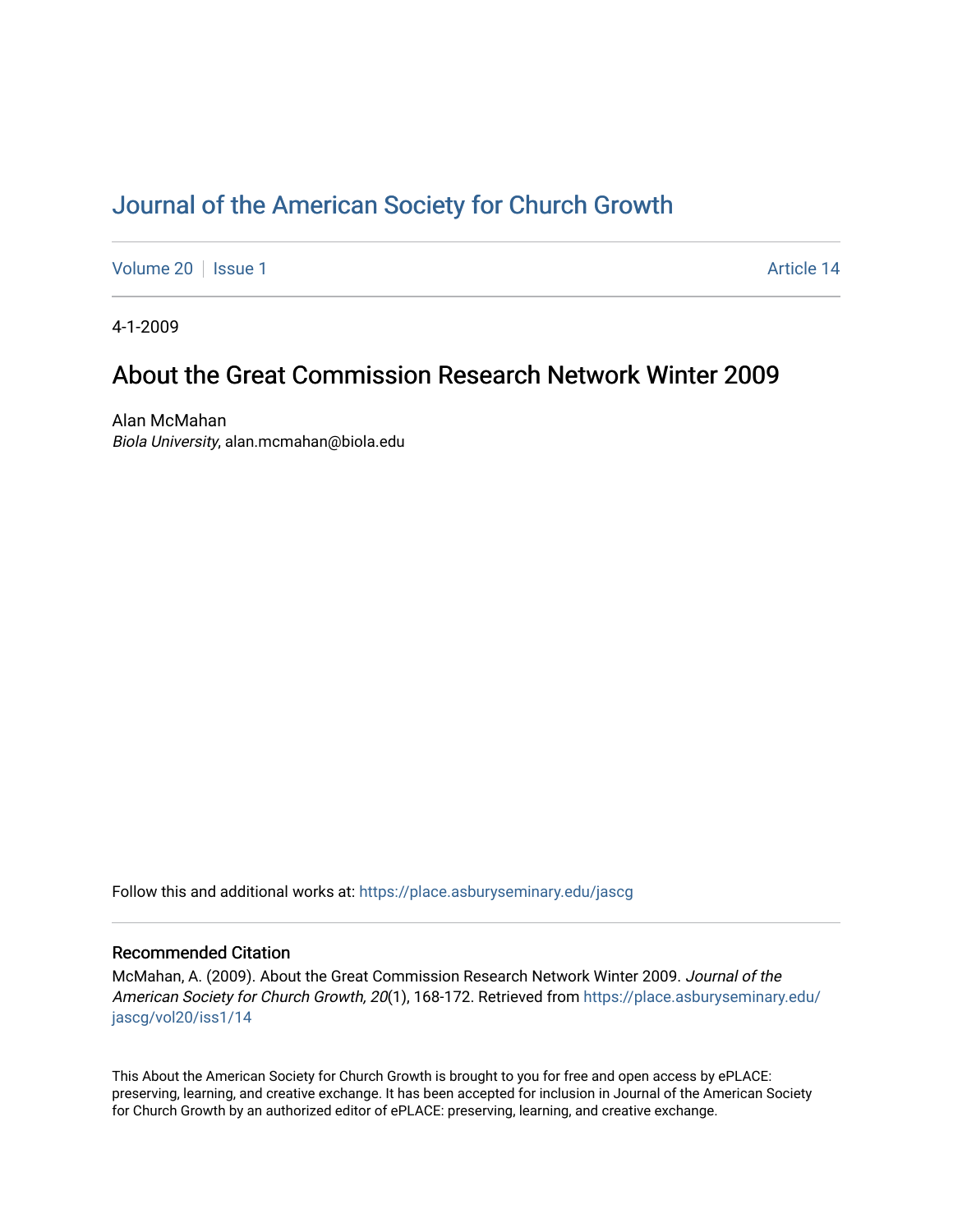## Information for Subscribers and Writers

Copyright : Copyrights on articles are held by the writers. Requests for permission to reproduce material from the journal, except for brief quotations in scholarly reviews and publications, should be directed to the writers.

Non-GCRN Subscription Rates: The subscription rate is \$30 per year for semi-annual issues, \$38 per year for foreign subscriptions. Individual back issues are \$15 each. All prices are U.S, Funds. Please make checks payable to "Biola University." Subscriptions, renewals, orders, and change-of-address notifications should be sent to: Great Commission Research Journal, Subscription Office-Academic Publications, Biola University, 13800 Biola Ave, La Mirada, CA 90639-0001 USA (Phone: 562-944-0351 ext. 5321; E-mail: gcrj.subscriptions@biola.edu).

GCRN Membership: Copies are distributed as a member benefit to all paid-up members of the Great Commission Research Network (formerly the American Society for Church Growth) and to supporting institutions. To become a member contact Diana Alfonso, School of Intercultural Studies, Biola University, 13800 Biola Ave., La Mirada, CA 90639-0001 USA (E-<br>mail: gcrn@biola.edu - Phone 562-903-4844 ext. 5691). Membermail: gcrn@biola.edu - Phone 562-903-4844 ext. 5691). Member-<br>ship dues are currently \$75 per year. Make checks payable to "Great Commission Research Network."

Sponsoring Institutions: School of Intercultural Studies, Biola University (La Mirada, CA), and The McIntosh Church Growth Network. [Sponsoring institutions assist in the publication of the ASCG Journal by contributing a minimum of \$100 per year.]

Submission of Articles: The Great Commission Research Jour-<br>nal welcomes articles of original scholarship and of general in-<br>terest dealing with all aspects of Church Growth, effective evangelism and successful Great Commission strategies. Reasoned responses to past articles will be considered, as well as book reviews.

- \* Send two copies (typewritten and double-spaced) to Dr. Alan McMahan, General Editor, Great Commission Research Journal, Biola University, School of Intercultural Studies, 13800 Biola Ave., La Mirada, CA 90639. Articles may also be emailed to: *alan.mcmahan@biola.edu.*<br>Follow the guidelines for style found in *The Chicago Manual*
- of Style or K.L Turabian's Manual for Writers.

1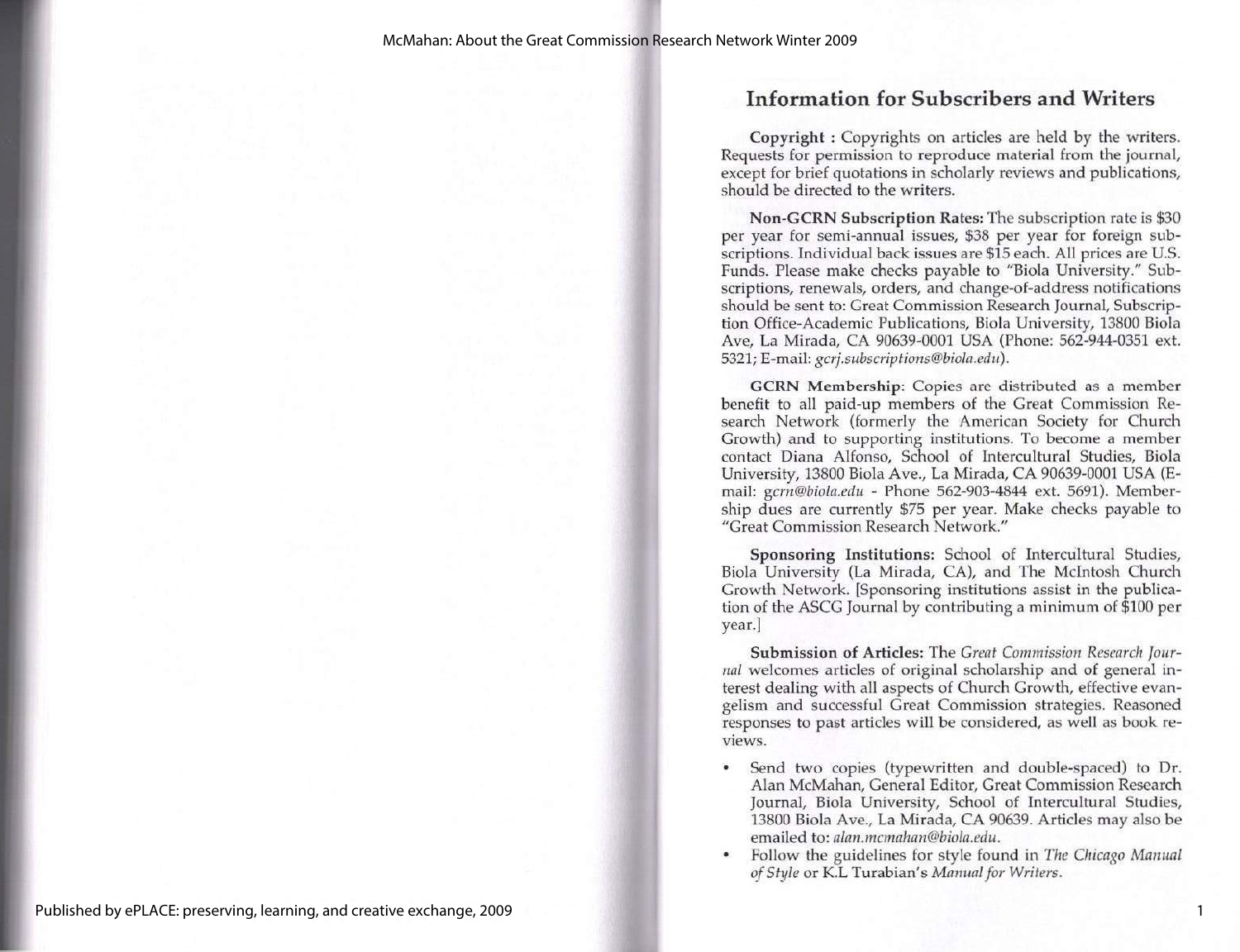- \* Include an abstract of no more than 150 words on a separate sheet of paper.
- \* Limit articles to 20 double-spaced pages, excluding tables, figures, and references. Book reviews should be 3 to 4 pages and responses 7 to 10 pages in length.
- \* Include the following current vita information in a short biographical sketch (no more than 100 words) for each writer: contact information, title, degree(s), and institution(s) where earned, and specialization(s). Please also include a photo in an electronic format (jpeg or tiff files preferred).

All manuscripts will be acknowledged promptly and processed as quickly as possible. Appearance of accepted articles in print is approximately six months or as forthcoming article backlog allows. Contributors receive five c

### The Donald A. McGavran Award

Once each year the American Society for Church Growth<br>presents the Donald A. McGavran Award to an individual who<br>has made a significant contribution to the Church Growth<br>Movement in the United States.<br>The award recipients

| Win Arn                | 1989 |
|------------------------|------|
| C. Peter Wagner        | 1990 |
| Carl F. George         | 1991 |
| Wilbert S. McKinnley   | 1992 |
| Robert Logan           | 1993 |
| <b>Bill Sullivan</b>   | 1994 |
| <b>Elmer Towns</b>     | 1994 |
| Flavil R. Yeakley, Jr. | 1995 |
| George G. Hunter, III  | 1996 |
| <b>Eddie Gibbs</b>     | 1997 |
| Gary L. McIntosh       | 1998 |
| Kent R. Hunter         | 1999 |
| R. Daniel Reeves       | 2000 |
| Ray Ellis              | 2002 |
| John Ellas             | 2003 |
| <b>Rick Warren</b>     | 2004 |
| Charles Arn            | 2005 |
| John Vaughan           | 2006 |
| Waldo Werning          | 2006 |
| Robert Whitesel        | 2007 |

# Great Commission Research Network GreatCommissionResearch.net (Formerly: The American Society for Church Growth)

### What is the Great Commission Research Network or GreatCommission Research.net?

The Great Commission Research Network is a worldwide and professional association of Christian leaders whose ministry<br>activities are based on the basic and key principles of church<br>growth as originally developed by the late Donald McGavran.<br>Founded by renowned missiologists studies, dialogue with cutting-edge leaders, and network with<br>fellow church professionals who are committed to helping local churches expand the kingdom through disciplemaking.

### Who Can Join the CGRN?

GCRN membership is open to all who wish a professional affiliation with colleagues in the field. The membership includes theoreticians, such as professors of church growth, and practitioners, such as pastors, denominational executives, parachurch leaders, and consultants. Some members specialize in domestic leaders, and consultants. Some members specialize in domestic or mono-cultural church growth, while other are cross-<br>culturally oriented.

#### Why Join the CGRN?

The GCRN provides a forum for maximum interaction The Great Commission research.<br>The Annual Conference of the Great Commission Research.<br>Network offers the opportunity for research updates information

on new resources and developments, as well as fellowship and encouragement from colleagues in the field of church growth Membership in GCRN includes a subscription to the Great Commission Research Journal.